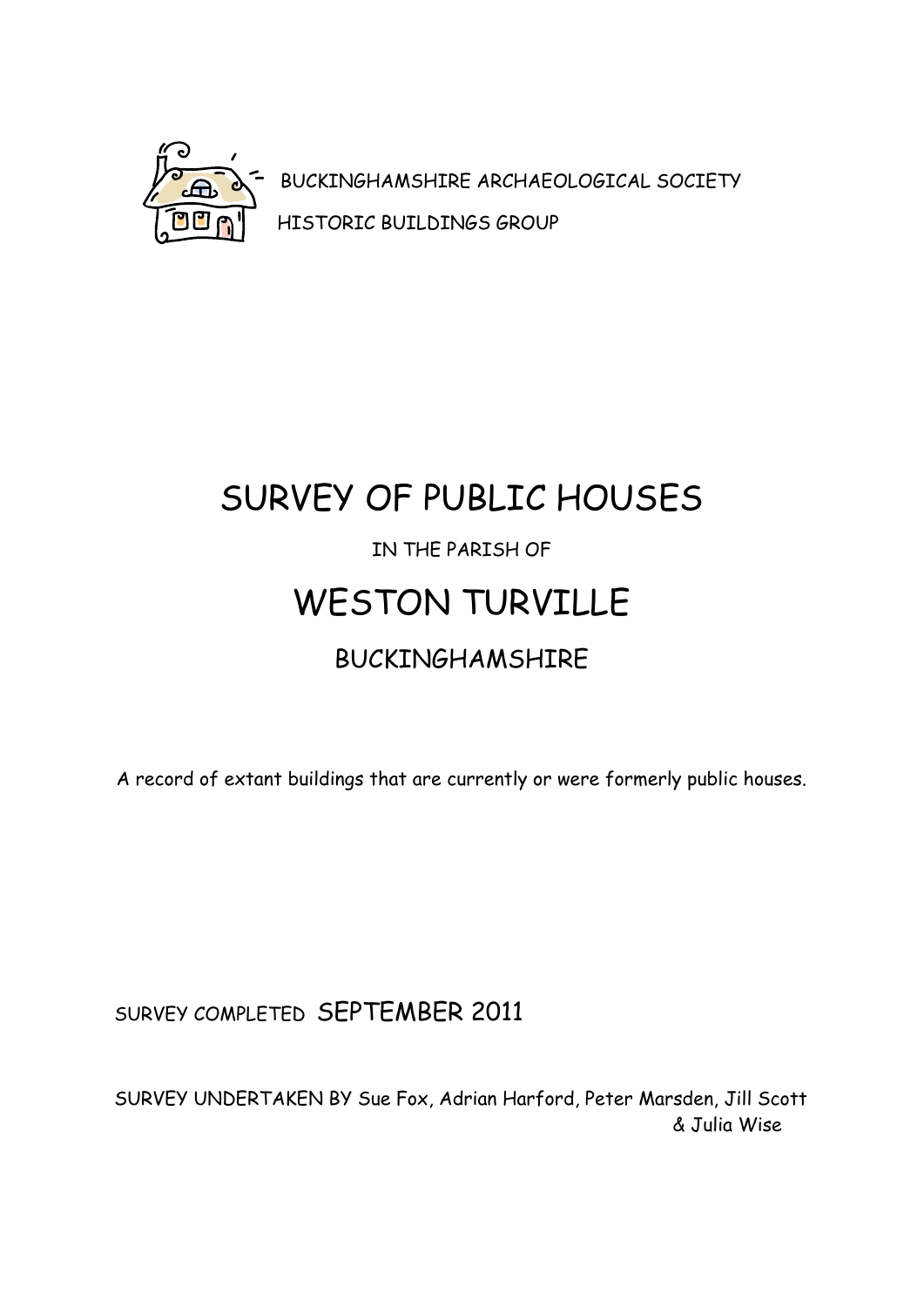| Weston Turville: Historic References to Public Houses |                  |                            |                         |                                                     |  |                |                            |                            |                         |                                                                                                      |                                                 |                    |
|-------------------------------------------------------|------------------|----------------------------|-------------------------|-----------------------------------------------------|--|----------------|----------------------------|----------------------------|-------------------------|------------------------------------------------------------------------------------------------------|-------------------------------------------------|--------------------|
|                                                       |                  |                            |                         |                                                     |  |                |                            | <b>Bessions</b><br>Records | <b>Irade</b><br>ctories |                                                                                                      |                                                 |                    |
| Pub name                                              | Alternative name | <b>Address</b>             |                         | Date open Date closed $\overline{a}$ $\overline{a}$ |  |                |                            |                            |                         | <b>Notes</b>                                                                                         | <b>Secondary sources</b>                        | <b>Current use</b> |
| <b>Five Bells</b>                                     |                  | 40 Main Street             | 1865 NA                 |                                                     |  |                | Yes (1865)                 | 1883-1911                  |                         |                                                                                                      | Hamish Eaton, 1997 'Weston Turville: a History' | IPub.              |
| <b>Chandos Arms</b>                                   |                  | 1 Main Street (West End)   | 1842 NA                 |                                                     |  |                | Yes (1842)                 |                            | 1847-1939               |                                                                                                      | Hamish Eaton, 1997 'Weston Turville: a History' | <b>IPub</b>        |
| Chequers                                              | Ninepin and Bowl | 35 Church Lane             | before 1753 NA          |                                                     |  | 1797 1753-1828 | Yes $(50 \text{ years} +)$ |                            |                         | 1847-1939 Rebuilt on adjoining site between 1783 and 1799 (HE)                                       | Hamish Eaton, 1997 'Weston Turville: a History' | <b>Pub</b>         |
| Plough Inn                                            | <b>Plow</b>      | 5 Brook End                | before 1753 2000/2001   |                                                     |  | 1797 1753-1828 | Yes $(50 \text{ years} +)$ |                            |                         | 1847-1939 Rebuilt in 1909 following fire (HE)                                                        | Hamish Eaton, 1997 'Weston Turville: a History' | House              |
| Vine                                                  |                  | Burnside, Church Walk      |                         | 1832 1911/1912                                      |  |                | Yes (1832)                 |                            |                         | 1883-1911 Closed between 1915 and 1918 according to HE                                               | Hamish Eaton, 1997 'Weston Turville: a History' | House              |
| <b>Black Horse</b>                                    |                  | The Brills, Brook End      |                         | 1873 after 1915?                                    |  |                | Yes (1873)                 | 1883-1911                  |                         | Opened 1837, closed between 1915 and 1918 according to HE                                            | Hamish Eaton, 1997 'Weston Turville: a History' | House              |
| Crown                                                 | Rose and Crown   | The Old Crown, West End    | before 1753 about 1912? |                                                     |  | 1753-1779      | Yes (1832)                 | 1883-1911                  |                         | Presumably re-opened in 1832? Closed 1890s according to HE                                           | Hamish Eaton, 1997 'Weston Turville: a History' | House              |
| Elephant                                              |                  | The Beeches                |                         | 1858 about 1878                                     |  |                | Yes (1858)                 |                            |                         | 1865-1871 Closed 1890s according to HE                                                               | Hamish Eaton, 1997 'Weston Turville: a History' | House              |
| Golden Perch                                          |                  | Perch Cottage, Halton Lane | after 1829 after 1854   |                                                     |  |                | Yes (1837?)                |                            |                         | 1853-1854 Former fishing society clubhouse (1812-1829). Rebuilt as Perch Cottage following fire (HE) | Hamish Eaton, 1997 'Weston Turville: a History' | House              |
| Harrow                                                |                  | Unlocated                  | before 1753 about 1765  |                                                     |  | 1753-1765      |                            |                            |                         |                                                                                                      |                                                 |                    |
| <b>White Horse</b>                                    |                  | Unlocated                  | 1765?                   | 1765?                                               |  | 1765           |                            |                            |                         | Register entry possibly a mistake? In another parish?                                                |                                                 |                    |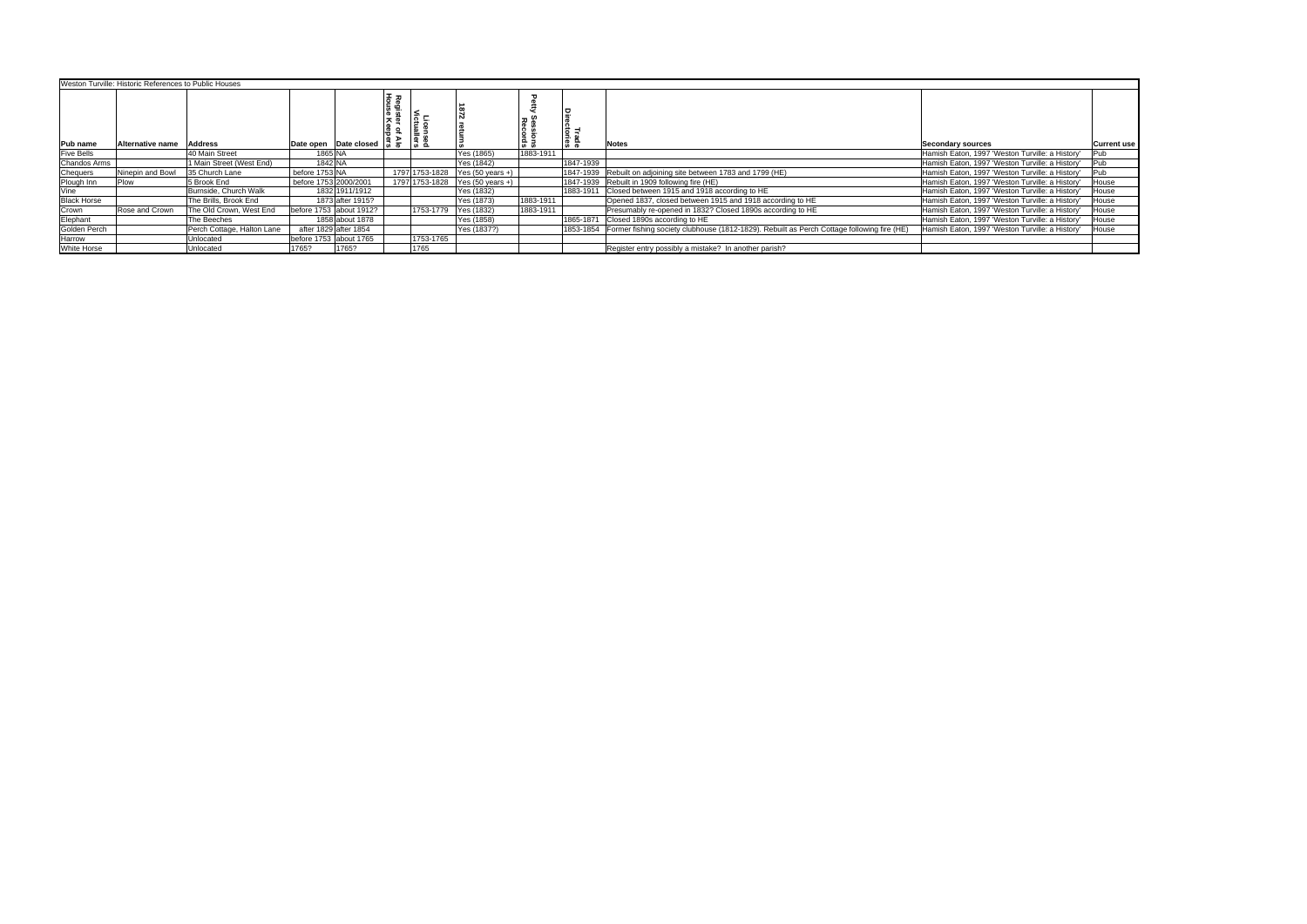| Pub name                        | <b>Black Horse</b>                                                                                                                                                                                                                                                                                                                                                                                                                                                                                                                                                                                                                                                                             |
|---------------------------------|------------------------------------------------------------------------------------------------------------------------------------------------------------------------------------------------------------------------------------------------------------------------------------------------------------------------------------------------------------------------------------------------------------------------------------------------------------------------------------------------------------------------------------------------------------------------------------------------------------------------------------------------------------------------------------------------|
| <b>Address</b>                  | The Brills, Brook End, Weston Turville                                                                                                                                                                                                                                                                                                                                                                                                                                                                                                                                                                                                                                                         |
| Location<br>(Grid<br>Reference) | SP86020 11078                                                                                                                                                                                                                                                                                                                                                                                                                                                                                                                                                                                                                                                                                  |
| <b>Brewery</b>                  | <b>NA</b>                                                                                                                                                                                                                                                                                                                                                                                                                                                                                                                                                                                                                                                                                      |
| <b>Brief</b><br>description     | Grade II. Listing description: 'House, formerly a farmhouse and<br>the Black Horse Inn. C15 hall house, altered C16, C17 and<br>later, restored after fire in 1960's. Timber framed with rendered<br>and brick infill, all painted white. Thatched roof, hipped at each<br>end, 3 brick stacks. 2-storeys, modern door in centre with small<br>hood on brackets, three 3-light casements to ground floor, 5<br>irregular upper casements, that to RH cut up into thatch.<br>Interior. Exposed timber framing including the original hall<br>truss, arch-braced base cruck, now with a wall infilling it, visible<br>on the 1st floor. History: once used as an early Quaker Meeting<br>House.' |
| Date visited                    | 31 <sup>st</sup> May 2010                                                                                                                                                                                                                                                                                                                                                                                                                                                                                                                                                                                                                                                                      |
| Photo                           | <b>Adrian Harford</b>                                                                                                                                                                                                                                                                                                                                                                                                                                                                                                                                                                                                                                                                          |
| Recorded<br>by                  | <b>Adrian Harford</b>                                                                                                                                                                                                                                                                                                                                                                                                                                                                                                                                                                                                                                                                          |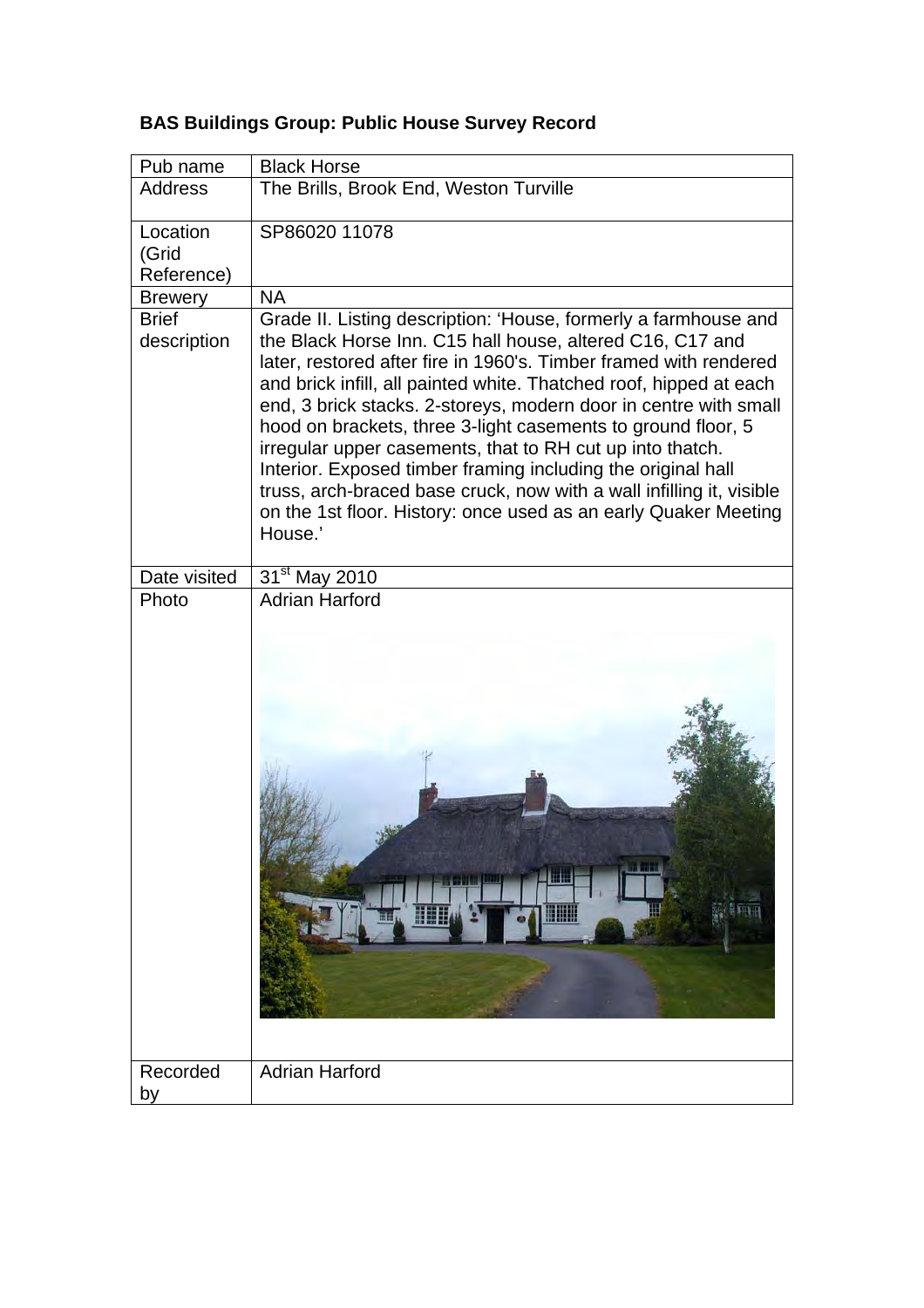| Pub name                        | <b>Chandos Arms</b>                                                                                                                                                                                                                                                                                                                                                                                                      |
|---------------------------------|--------------------------------------------------------------------------------------------------------------------------------------------------------------------------------------------------------------------------------------------------------------------------------------------------------------------------------------------------------------------------------------------------------------------------|
| <b>Address</b>                  | 1 Main Street, Weston Turville                                                                                                                                                                                                                                                                                                                                                                                           |
| Location<br>(Grid<br>Reference) | SP85290 10796                                                                                                                                                                                                                                                                                                                                                                                                            |
| <b>Brewery</b>                  | Pubmaster                                                                                                                                                                                                                                                                                                                                                                                                                |
| <b>Brief</b><br>description     | 2 storeys. Brick and roughcast with slate roofs. Dentilled brick<br>eaves. 2 brick chimneys. 1 1/2 storey extension to east, with<br>single storey weatherboarded extension further to the east.<br>Lantern with pub name over front porch. Original entrance to<br>pub on west elevation (fronting onto West End). Wing to rear.<br>Cat-slide roof on rear extension. Freestanding pub sign in beer<br>garden to front. |
| Date visited                    | 24 <sup>th</sup> June 2010                                                                                                                                                                                                                                                                                                                                                                                               |
| Photo                           | <b>Adrian Harford</b>                                                                                                                                                                                                                                                                                                                                                                                                    |
| Recorded<br>by                  | Sue Fox                                                                                                                                                                                                                                                                                                                                                                                                                  |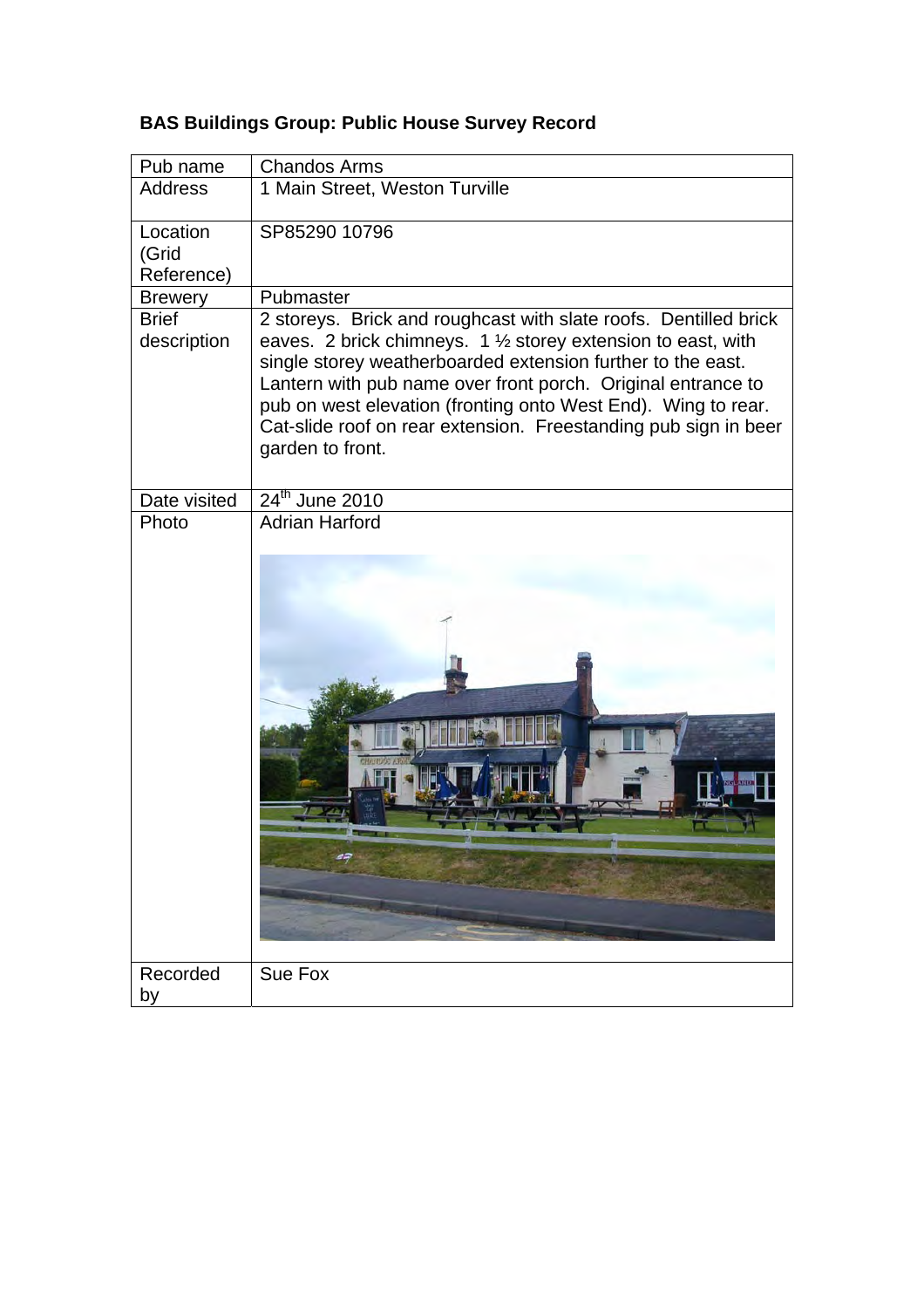| Pub name                        | <b>Chequers</b>                                                                                                                                                                                                                                                                                                                                                                                                                                        |
|---------------------------------|--------------------------------------------------------------------------------------------------------------------------------------------------------------------------------------------------------------------------------------------------------------------------------------------------------------------------------------------------------------------------------------------------------------------------------------------------------|
| <b>Address</b>                  | 35 Church Lane, Weston Turville                                                                                                                                                                                                                                                                                                                                                                                                                        |
| Location<br>(Grid<br>Reference) | SP85829 10599                                                                                                                                                                                                                                                                                                                                                                                                                                          |
| <b>Brewery</b>                  |                                                                                                                                                                                                                                                                                                                                                                                                                                                        |
| <b>Brief</b><br>description     | Grade II. Listing description: 'Public House. C18 or early C19<br>with remains of C17 wing at N. end. Painted brick, slate roof<br>with projecting chimney to S. gable. 2 storeys, 2 bays of sash<br>windows, tripartite to ground floor. Central modern gabled<br>porch. N. wing timber framed with old tiled roof, attached wing<br>to west timber framed with modern sheet roof.'<br>West extension now has artificial slate roof. Rubbed brickwork |
|                                 | above window to left of porch.                                                                                                                                                                                                                                                                                                                                                                                                                         |
| Date visited                    | 24 <sup>th</sup> June 2010                                                                                                                                                                                                                                                                                                                                                                                                                             |
| Photo                           | <b>Adrian Harford</b><br>the chequers inn                                                                                                                                                                                                                                                                                                                                                                                                              |
| Recorded<br>by                  | Peter Marsden                                                                                                                                                                                                                                                                                                                                                                                                                                          |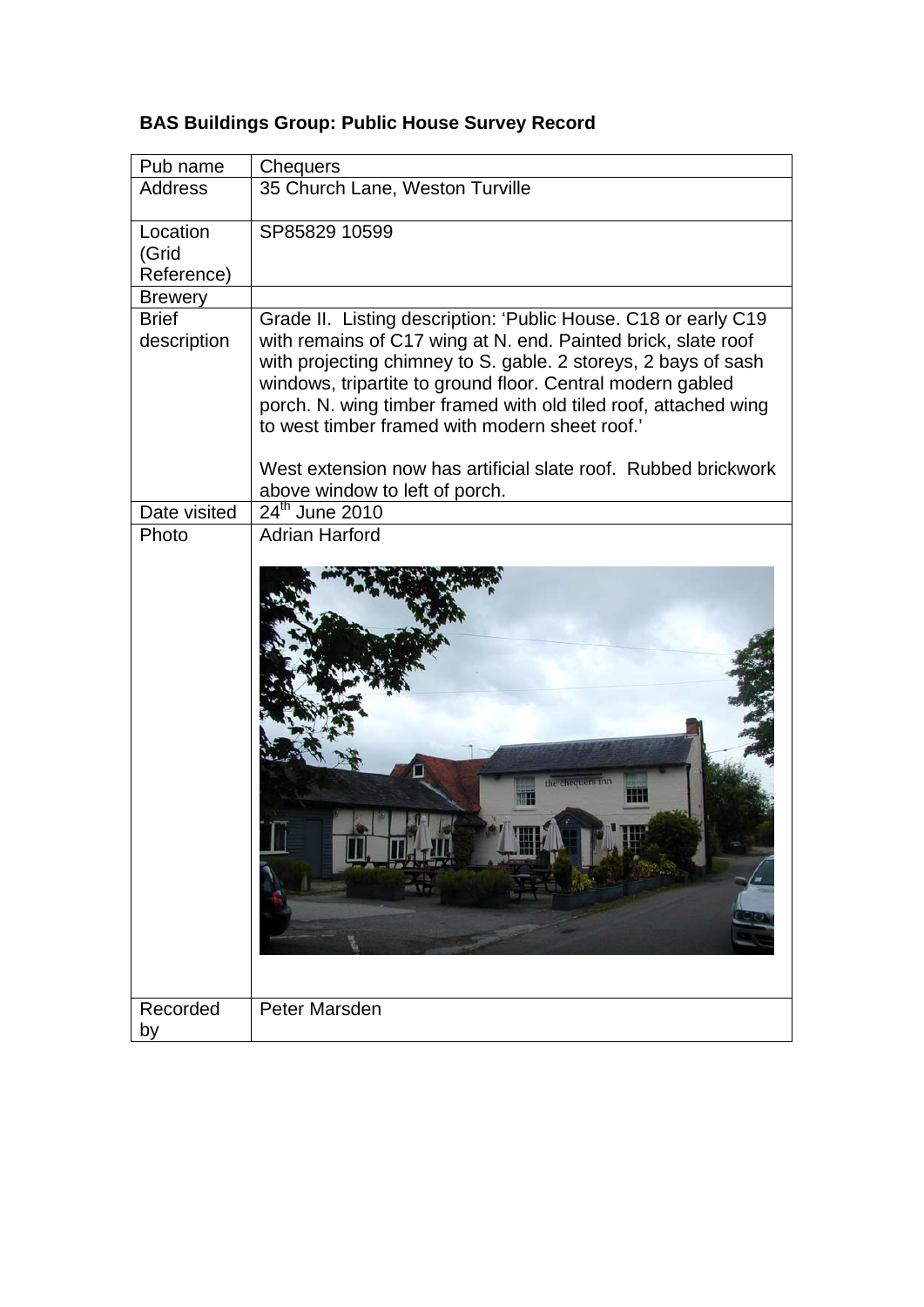| Pub name                    | Crown                                                                                                                                                                                                                                                                                                                                                                                                                                                                                                                                                                                                                                                                                                                                               |
|-----------------------------|-----------------------------------------------------------------------------------------------------------------------------------------------------------------------------------------------------------------------------------------------------------------------------------------------------------------------------------------------------------------------------------------------------------------------------------------------------------------------------------------------------------------------------------------------------------------------------------------------------------------------------------------------------------------------------------------------------------------------------------------------------|
| Address                     | The Old Crown, 19 West End, Weston Turville                                                                                                                                                                                                                                                                                                                                                                                                                                                                                                                                                                                                                                                                                                         |
| Location                    | SP85247 10868                                                                                                                                                                                                                                                                                                                                                                                                                                                                                                                                                                                                                                                                                                                                       |
| (Grid<br>Reference)         |                                                                                                                                                                                                                                                                                                                                                                                                                                                                                                                                                                                                                                                                                                                                                     |
| <b>Brewery</b>              | <b>NA</b>                                                                                                                                                                                                                                                                                                                                                                                                                                                                                                                                                                                                                                                                                                                                           |
| <b>Brief</b><br>description | Grade II. Listing description: 'House, formerly an inn. C17<br>altered and extended C19. Probably timber framed, concealed<br>by painted rendering. Brick wing at E. end with 1st floor band.<br>Old tile roof with brick chimney to RH of main house and in<br>centre of E. wing. Tall stack at rear of main block, with gabled<br>link to roof. 3 eaves dormers with flat tops. 1 storey and attic, 3<br>bays, 3-light wood casements flanking central door in modern<br>gabled open porch. E. wing has 3 and 2 light casements with<br>segmental arched heads and one small upper window. 1 storey<br>addition at E. end, and outshots with tiled roof at rear of main<br>house.'<br>Dormers now gabled. Dated brick on east gable reads '1881'. |
|                             |                                                                                                                                                                                                                                                                                                                                                                                                                                                                                                                                                                                                                                                                                                                                                     |
| Date visited<br>Photo       | 24 <sup>th</sup> June 2010<br><b>Adrian Harford</b>                                                                                                                                                                                                                                                                                                                                                                                                                                                                                                                                                                                                                                                                                                 |
|                             |                                                                                                                                                                                                                                                                                                                                                                                                                                                                                                                                                                                                                                                                                                                                                     |
| Recorded<br>by              | Sue Fox                                                                                                                                                                                                                                                                                                                                                                                                                                                                                                                                                                                                                                                                                                                                             |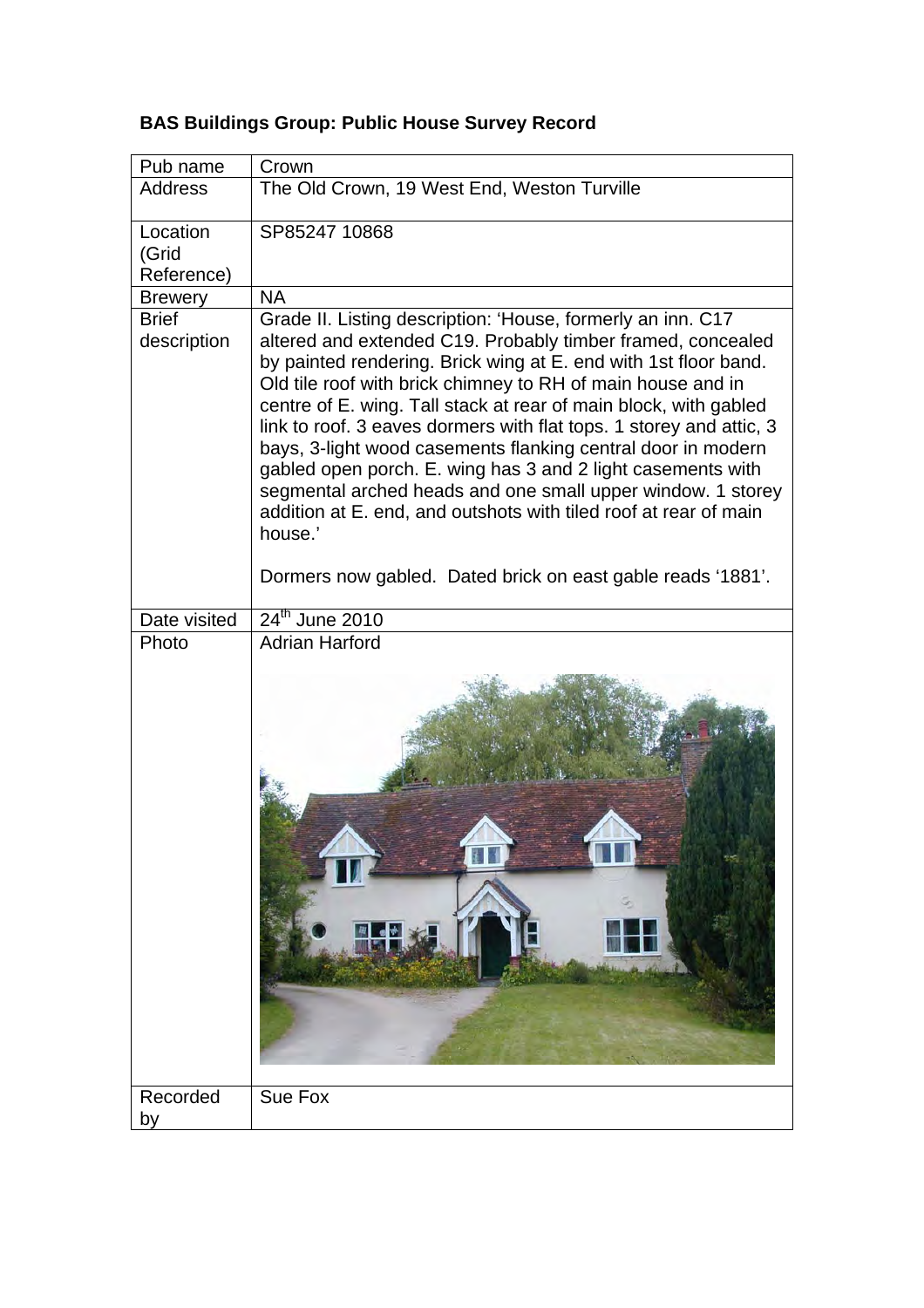| Pub name                        | Elephant                                                                                                                                                                                                                                                                                                                                                                                                                                                                                              |
|---------------------------------|-------------------------------------------------------------------------------------------------------------------------------------------------------------------------------------------------------------------------------------------------------------------------------------------------------------------------------------------------------------------------------------------------------------------------------------------------------------------------------------------------------|
| <b>Address</b>                  | The Beeches, 2 School Lane, Weston Turville                                                                                                                                                                                                                                                                                                                                                                                                                                                           |
| Location<br>(Grid<br>Reference) | SP85420 10514                                                                                                                                                                                                                                                                                                                                                                                                                                                                                         |
| <b>Brewery</b>                  | <b>NA</b>                                                                                                                                                                                                                                                                                                                                                                                                                                                                                             |
| <b>Brief</b><br>description     | Grade II. Listing description: 'House. C18, painted stucco on<br>brick, old tile roof with flanking chimneys dentil brick eaves, 2-<br>storeys, 3 bays of sash windows in reveals with sill and louvred<br>shutters. French doors to LH of ground floor. Central panelled<br>door with fanlight in semicircular arched opening with shallow<br>reveals, within a portico having fluted Doric columns and<br>pilasters entablature with dentil cornice. Flanking 2- storey<br>wings with slate roofs.' |
| Date visited                    | 24 <sup>th</sup> June 2010                                                                                                                                                                                                                                                                                                                                                                                                                                                                            |
| Photo                           | <b>Adrian Harford</b>                                                                                                                                                                                                                                                                                                                                                                                                                                                                                 |
| Recorded<br>by                  | Sue Fox                                                                                                                                                                                                                                                                                                                                                                                                                                                                                               |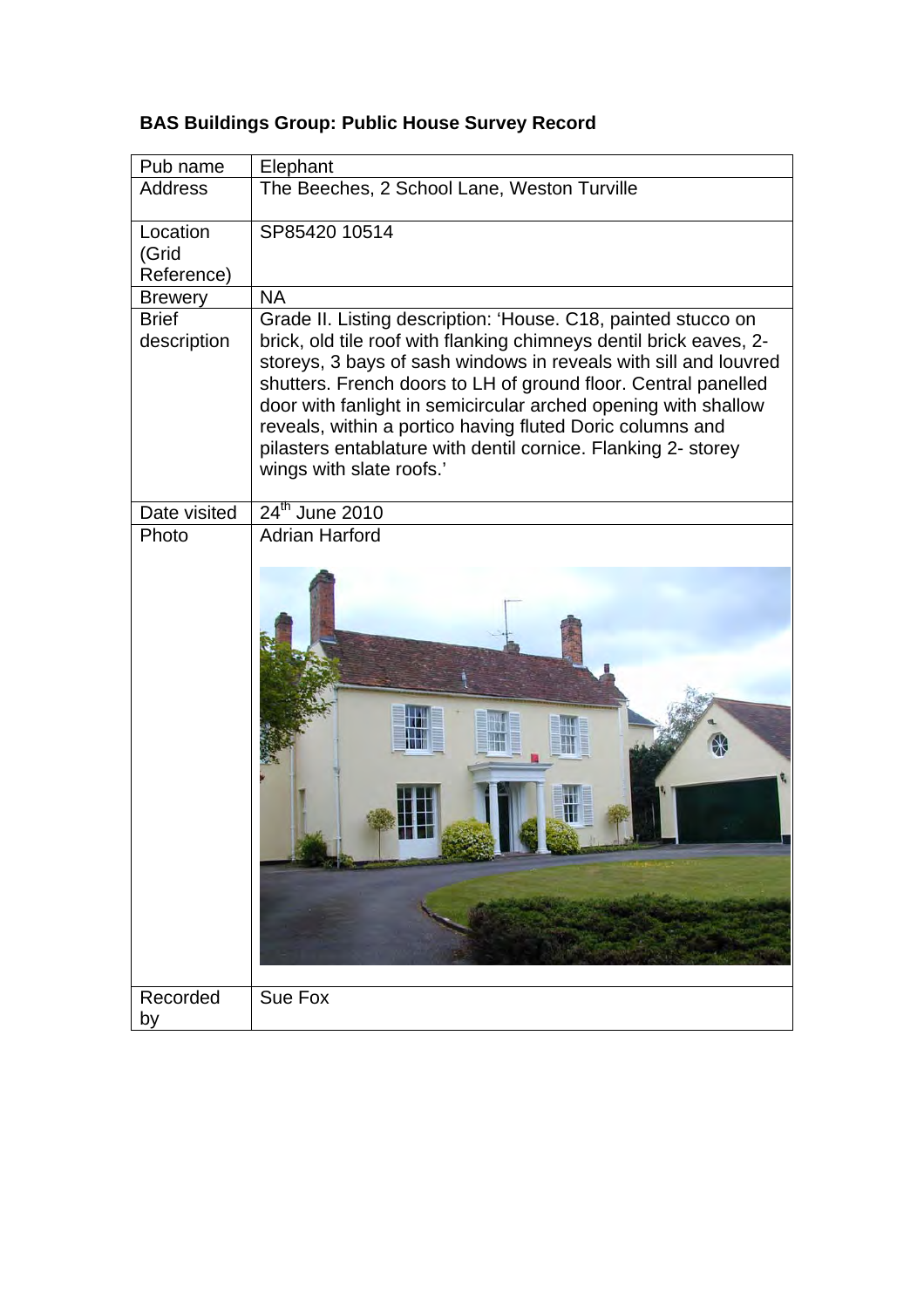| Pub name                        | <b>Five Bells</b>                                                                                                                                                                 |
|---------------------------------|-----------------------------------------------------------------------------------------------------------------------------------------------------------------------------------|
| <b>Address</b>                  | 40 Main Street, Weston Turville                                                                                                                                                   |
| Location<br>(Grid<br>Reference) | SP85555 10890                                                                                                                                                                     |
| <b>Brewery</b>                  | Vintage Inns                                                                                                                                                                      |
| <b>Brief</b><br>description     | Rendered brick, slate roof. 2 storeys with upper dormers.<br>Brick chimney at gable facing onto road. Front range with 2<br>bay windows. Greatly altered with several extensions. |
| Date visited                    | 24 <sup>th</sup> June 2010                                                                                                                                                        |
| Photo                           | <b>Adrian Harford</b>                                                                                                                                                             |
|                                 |                                                                                                                                                                                   |
| Recorded                        | Sue Fox                                                                                                                                                                           |
| by                              |                                                                                                                                                                                   |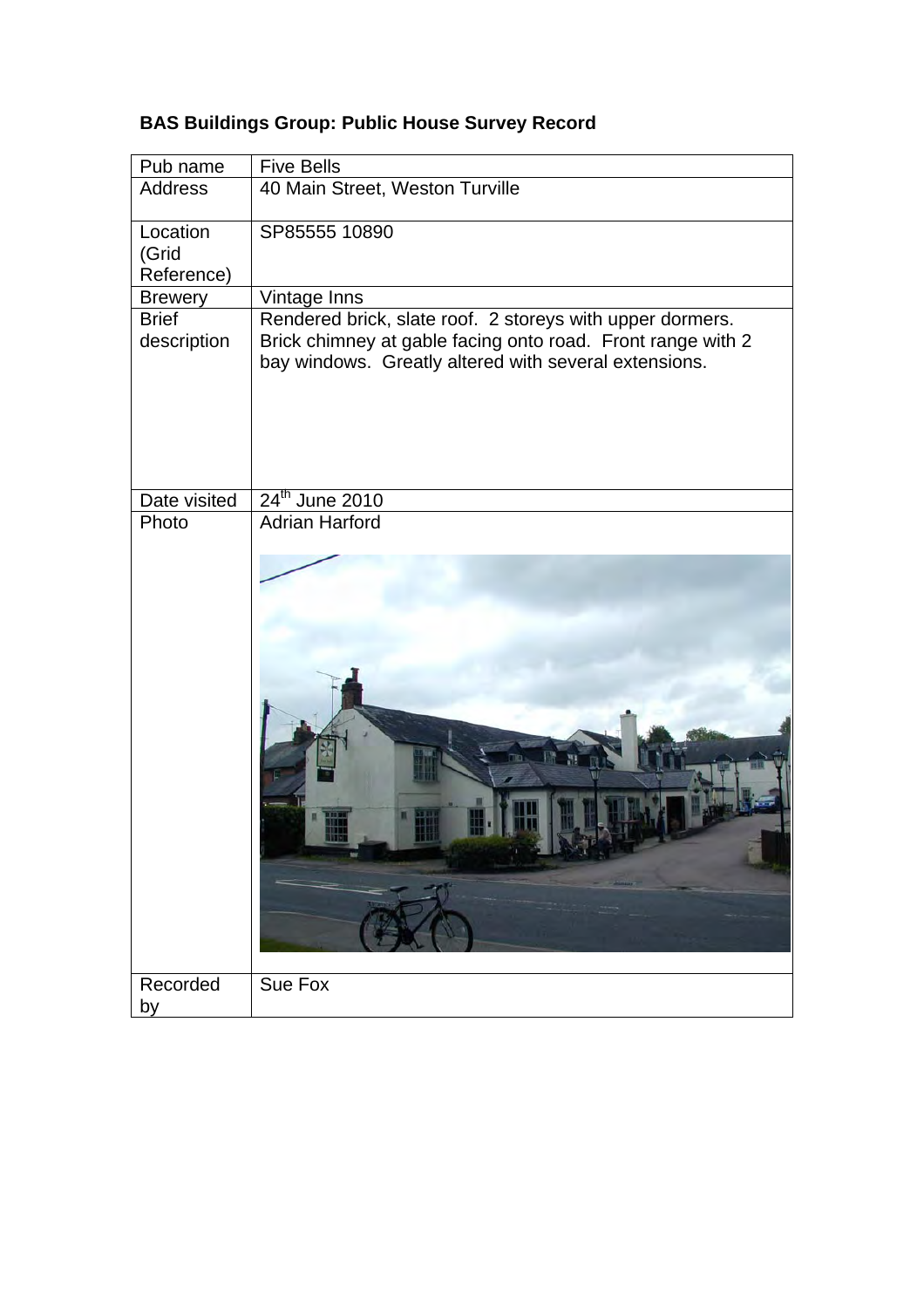| Pub name                        | Golden Perch (site of)                                                                                                                                                                                                                                                                                      |
|---------------------------------|-------------------------------------------------------------------------------------------------------------------------------------------------------------------------------------------------------------------------------------------------------------------------------------------------------------|
| <b>Address</b>                  | Perch Cottage, Halton Lane, Weston Turville                                                                                                                                                                                                                                                                 |
| Location<br>(Grid<br>Reference) | SP86552 09556                                                                                                                                                                                                                                                                                               |
| <b>Brewery</b>                  | <b>NA</b>                                                                                                                                                                                                                                                                                                   |
| <b>Brief</b><br>description     | On the front are engravings (on the upper story rendering)<br>depicting angling signs, while the subjects on the side are more<br>dramatic - a courtship scene, and a duelling scene, with some<br>poor unfortunate being run through by a sword. There must be<br>a story behind the choice of decoration! |
| Date visited                    | 31 <sup>st</sup> May 2010                                                                                                                                                                                                                                                                                   |
| Photo                           | <b>Adrian Harford</b>                                                                                                                                                                                                                                                                                       |
| Recorded                        | <b>KEDA 202</b><br><b>Adrian Harford</b>                                                                                                                                                                                                                                                                    |
| by                              |                                                                                                                                                                                                                                                                                                             |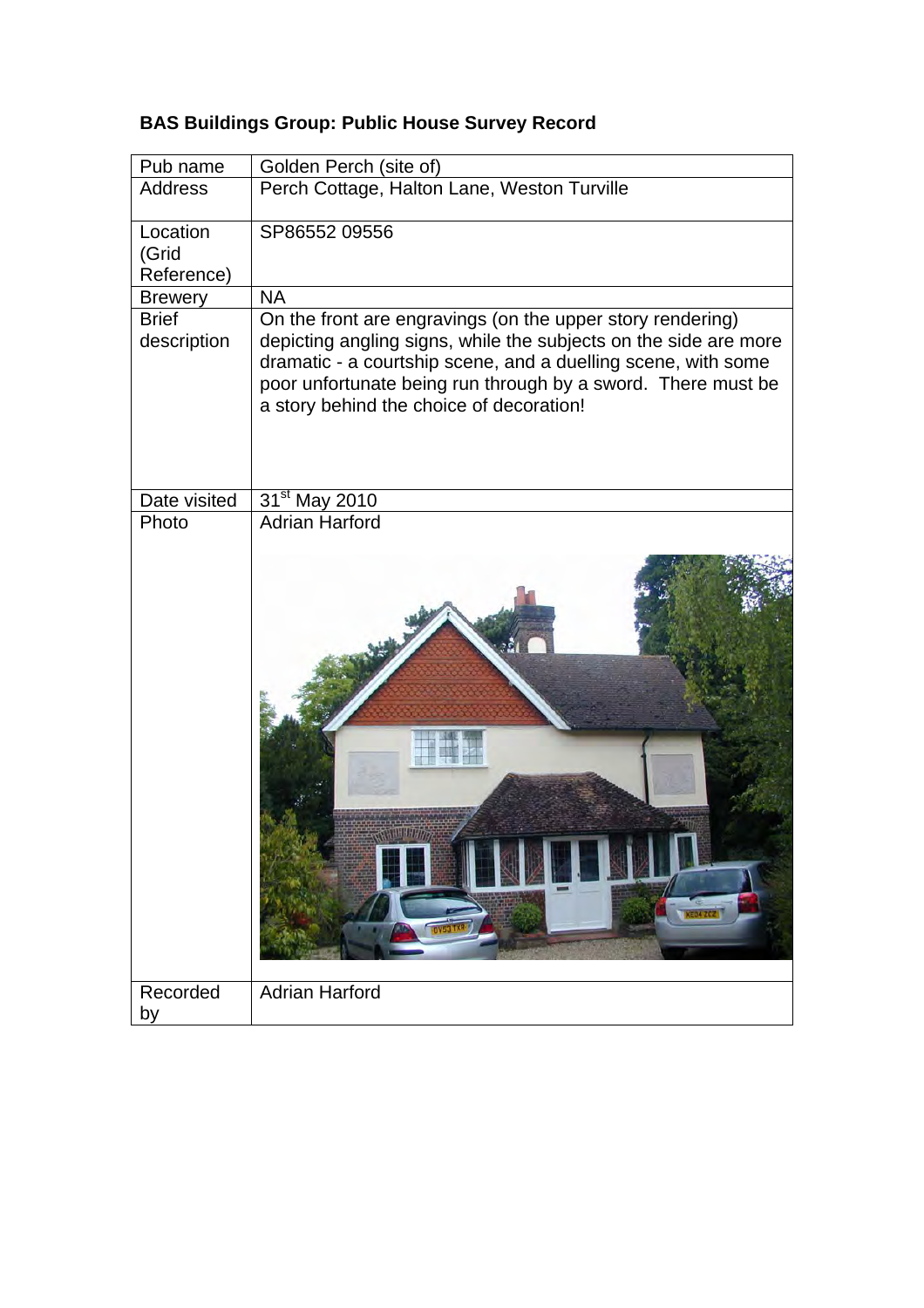| Pub name                        | Plough (Plow)                                                                                                                  |
|---------------------------------|--------------------------------------------------------------------------------------------------------------------------------|
| <b>Address</b>                  | 5 Brook End, Weston Turville                                                                                                   |
| Location<br>(Grid<br>Reference) | SP85923 11097                                                                                                                  |
| <b>Brewery</b>                  | <b>NA</b>                                                                                                                      |
| <b>Brief</b><br>description     | Modern fence blocks the view from the street frontage. The<br>current rear of the property may have been the front originally. |
| Date visited                    | 31 <sup>st</sup> May 2010                                                                                                      |
| Photo                           | <b>Adrian Harford</b>                                                                                                          |
| Recorded<br>by                  | <b>Adrian Harford</b>                                                                                                          |